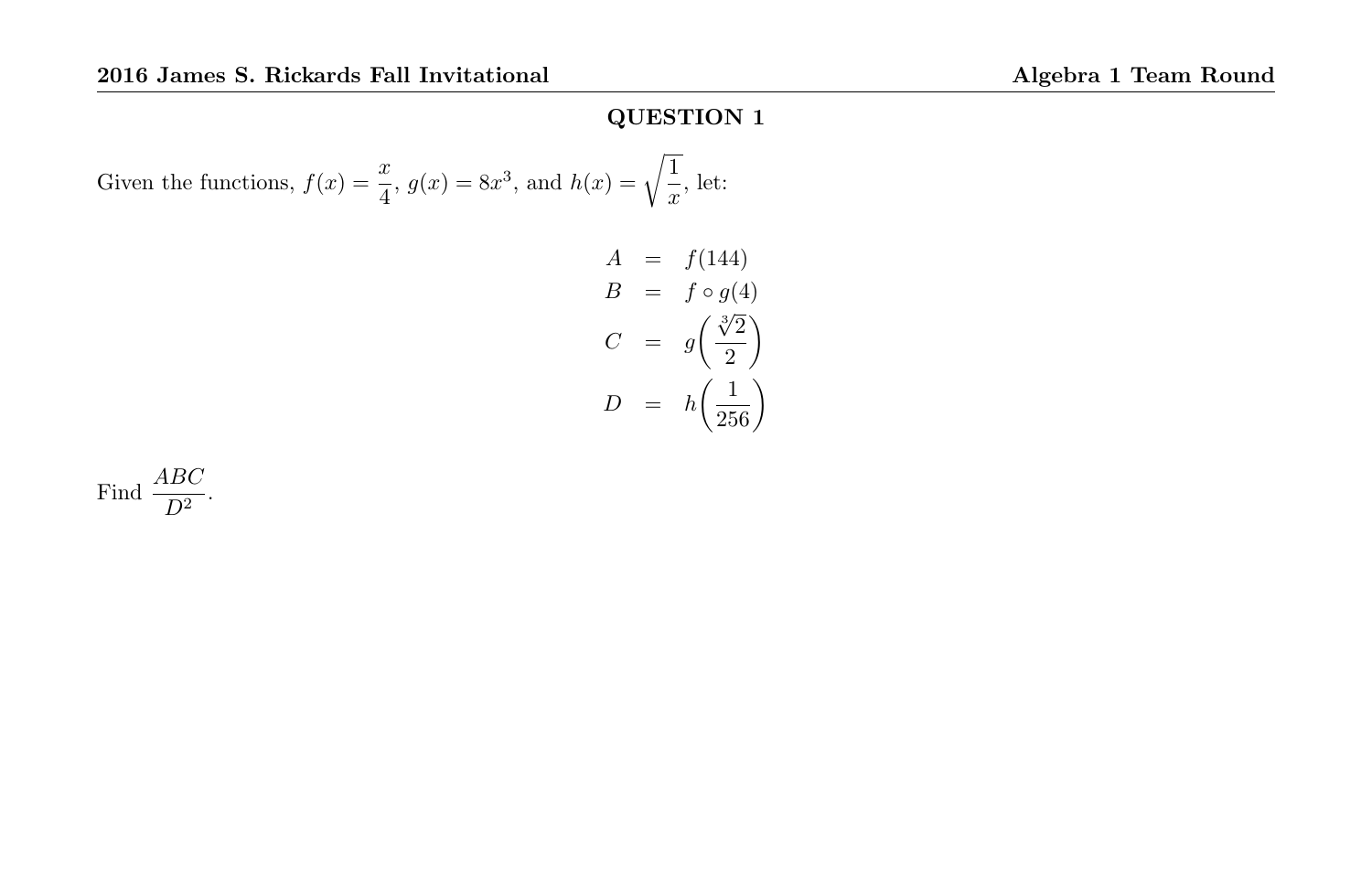Starting with 2, add 1 for every true statement, and subtract 2 for every false statement.

I.  $a = a$  is an example of the Symmetric Property of Equality.

II. If  $g = e$  and  $e = f$ , then  $g = f$  is an example of the Transitive Property of Equality.

III.  $(a + b) + c = a + (b + c)$  is an example of the Associative Property.

IV.  $a(b+c+d) = ab + ac + ad$  is an example of the Distributive Property of Equality.

What is the final value?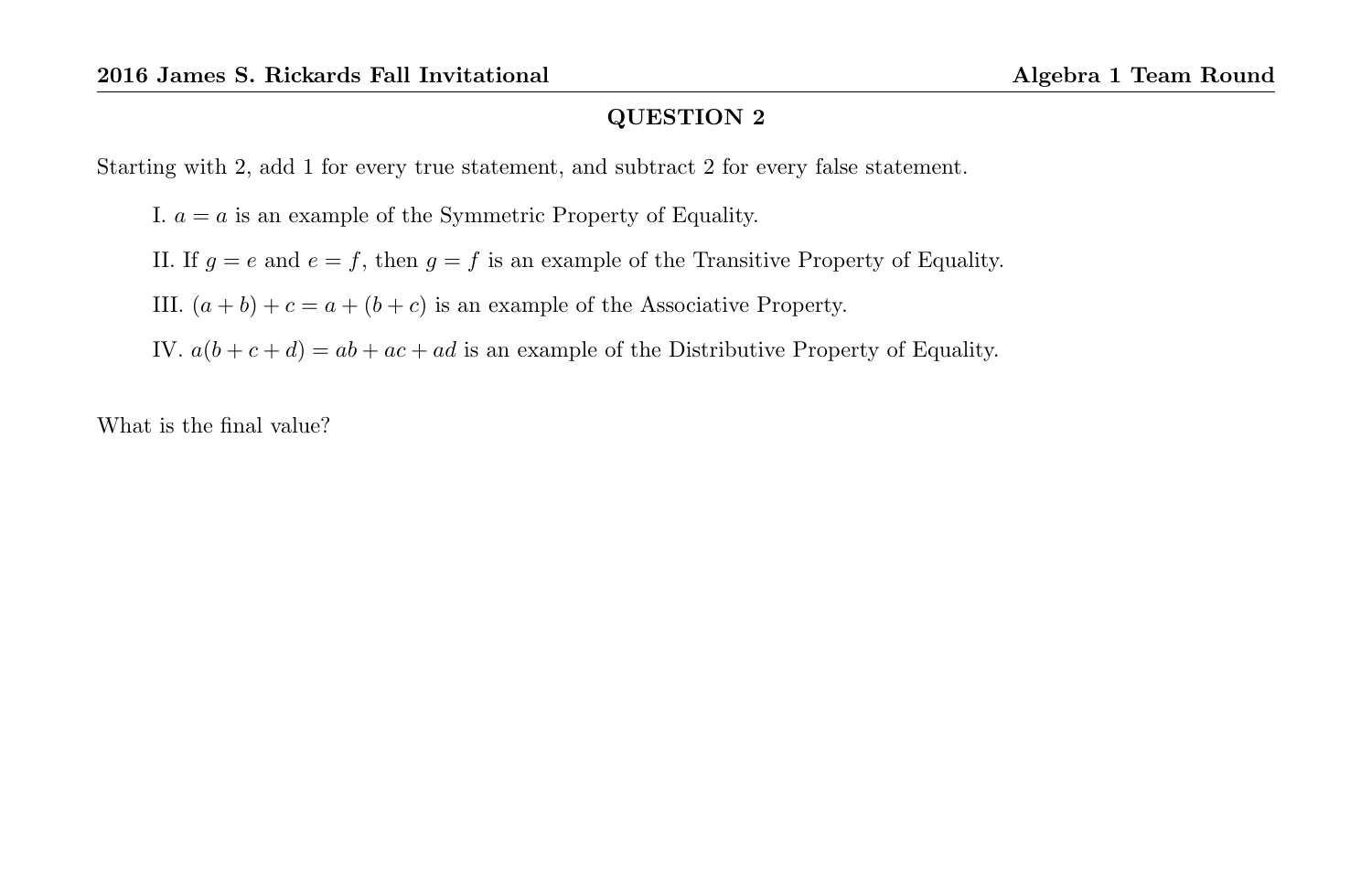Russell is walking his human, Vishnav, up a hill. Starting from the base of the hill, it takes him 30 mins to walk Vishnav up the hill at a pace of 3 miles per hour. At the top of the hill, he turns around, and walks Vishnav down the same path, at a speed of 6 miles per hour.

Let A be Russell's average speed for the total trip, in miles per hour.

Aman is buying Man U shirts and Dallas Cowboys posters. The Man U shirts cost \$20.00 and Dallas Cowboys posters cost \$15.75. He bought 14 items in total, and spent \$263.00.

Let  $B$  equal the number of posters bought and let  $C$  equal the number of shirts bought.

Find  $A + (C - B)$ .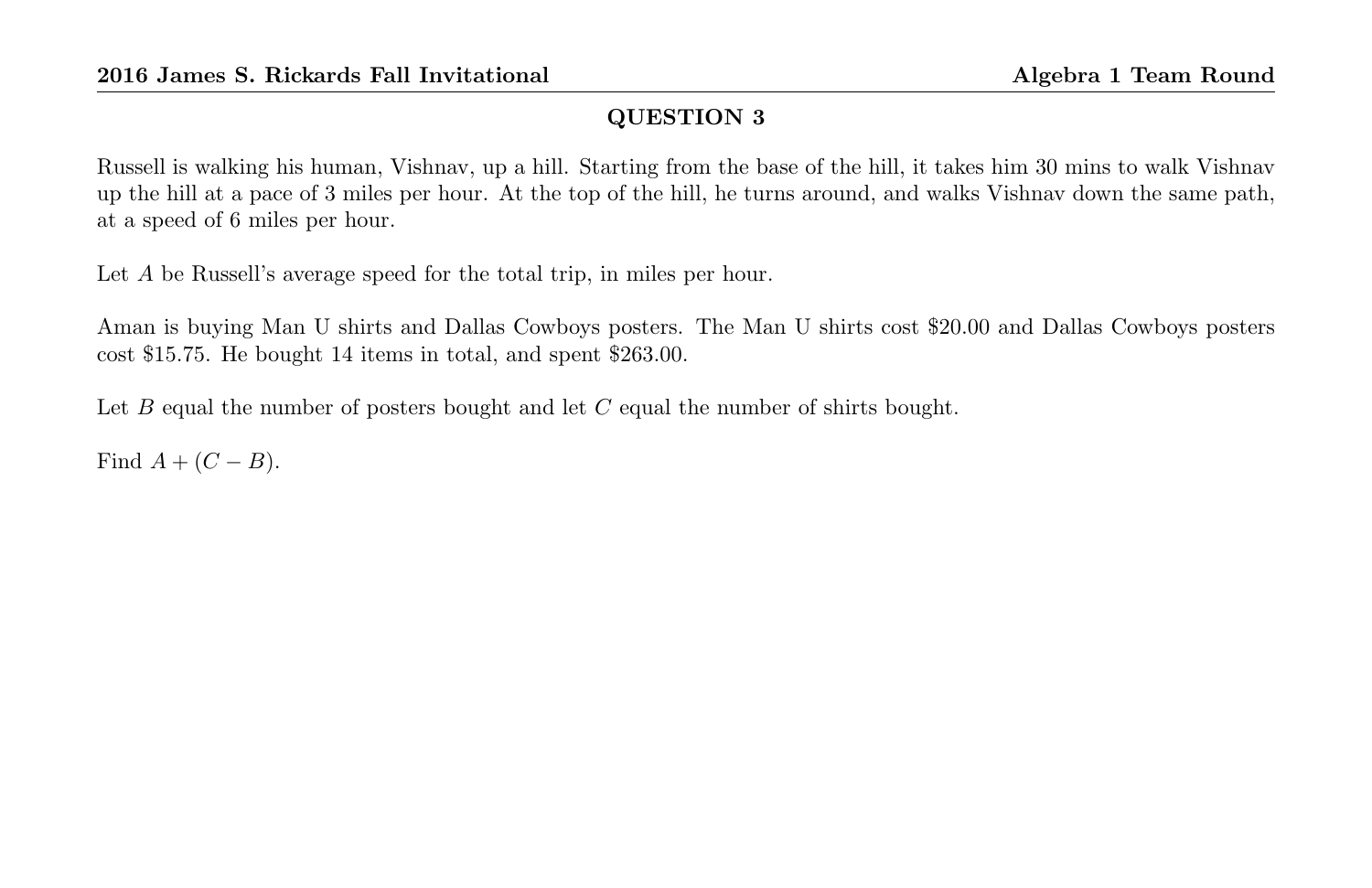Find the number of distinct ways to rearrange the following words.

 $A = LOCHNESS$  $\begin{array}{rcl} B&=&\mathrm{HIGHLANDS}\\ \end{array}$  $C =$  SCOTLANDS  $D = BAGPIPES$ 

Find  $\frac{B}{D} + \frac{A}{C}$  $\frac{1}{C}$ .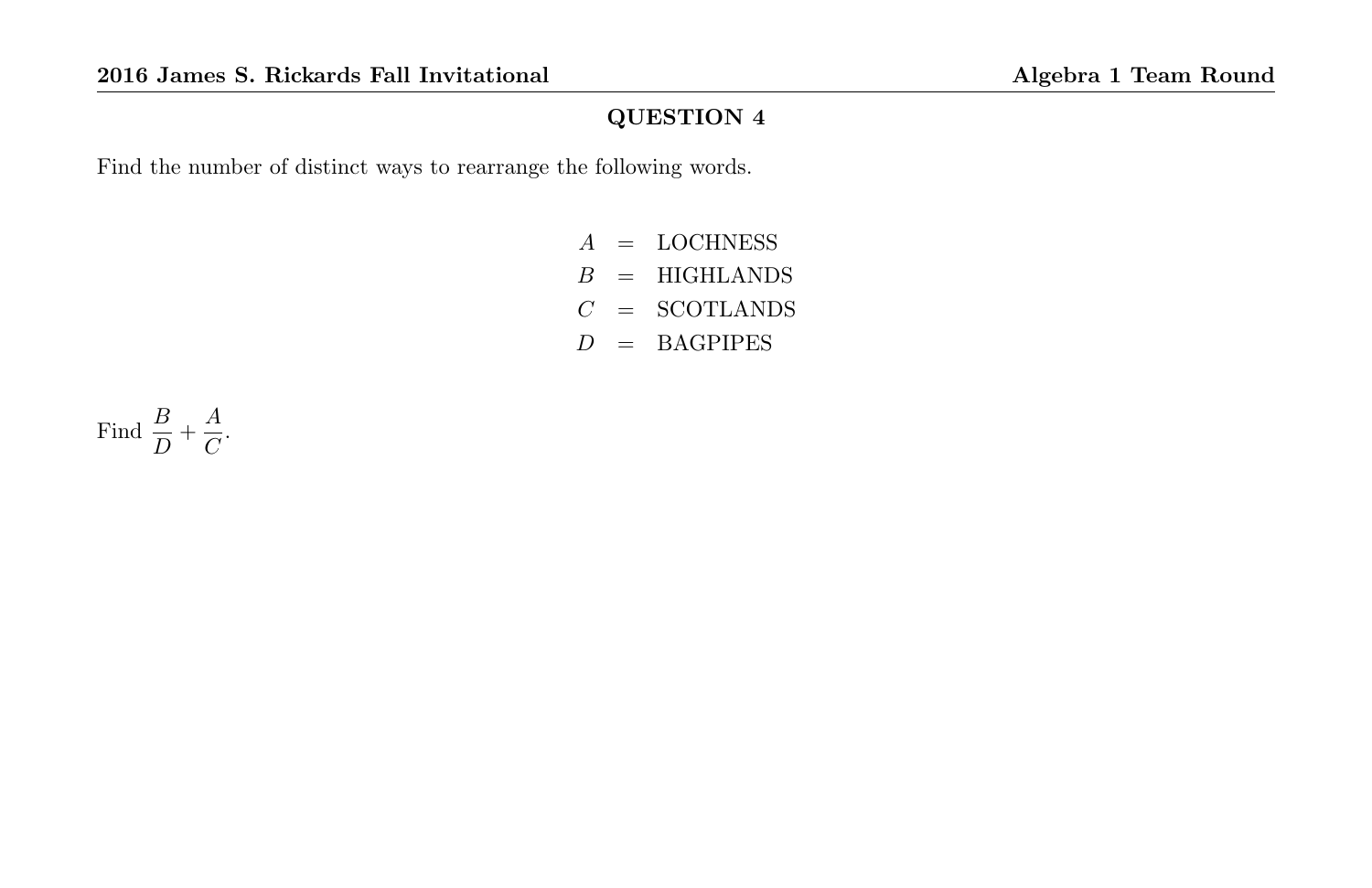In Mr. Black's class there are twenty kids. Each kid in his class has at least one pet: a bunny, a dragon, or a panda. Thirteen kids have a dragon, ten kids have a panda, and three kids have all three of the types of pets. Two kids only have a panda and a dragon, eight kids only have a dragon and a bunny, and four kids only have a bunny and a panda. Answer the following question based on Mr. Black's class.

- $A =$  How many kids in Mr. Black's class have only a dragon?
- $B =$  How many kids have only a panda?
- $C =$  How many kids have a bunny?
- $D =$  If any kid who has a panda is a vegetarian, what is the probability of choosing a vegetarian in Mr. Black's class?

Find 
$$
\frac{(A-B)C}{D}.
$$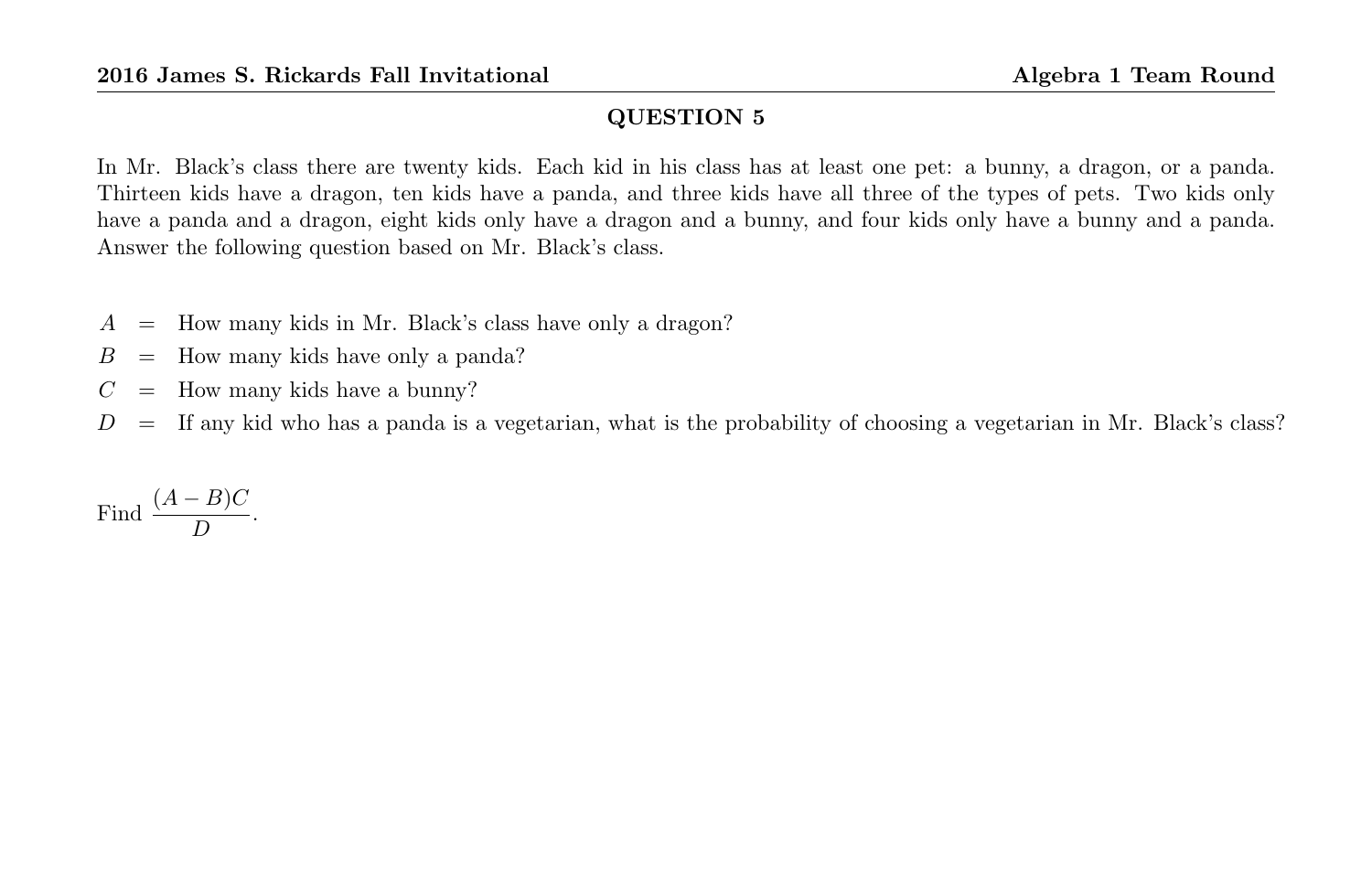Find the average of the ordinates of the solutions to each of the following systems of equations.

A) 
$$
5x - y = 6
$$
  
\n $3x + y = 10$   
\nB)  $12x + 17y = 51$   
\n $6x + 5y = 1$ 

C) 
$$
5x + 3y = 18
$$
  
2x + y = -7  
  
D)  $2x + 8y = 3$   
 $3x + 5y = -\frac{19}{2}$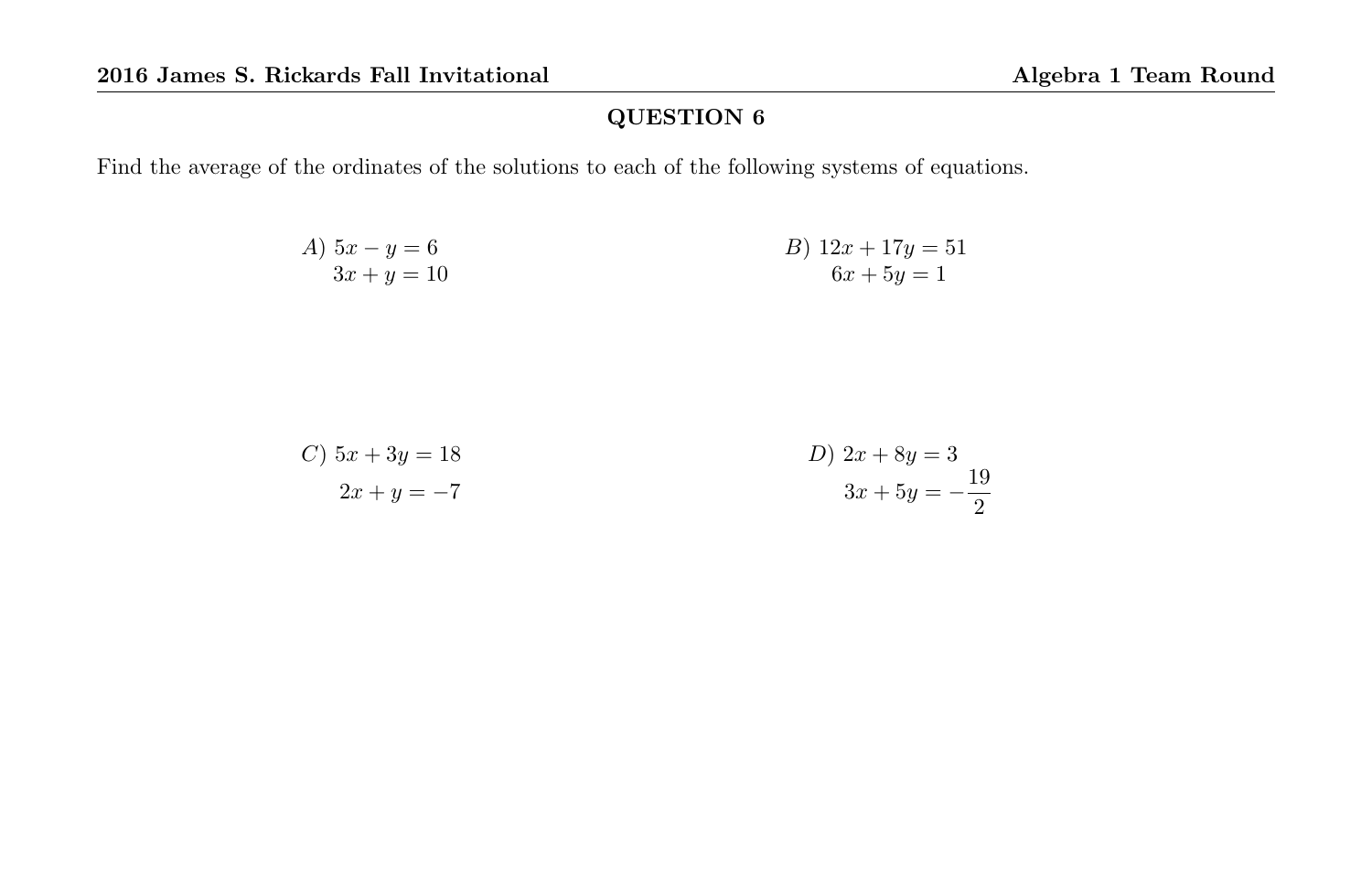Let:

- $A \quad = \quad$  the volume of a sphere with radius  $3$
- $B =$  the area of a circle with diameter 1
- $C =$  the radius of a sphere such that the surface area and volume of the sphere are equal
- $D =$  the radius of a sphere with a surface area of  $64\pi$

Find  $\frac{A}{B} + C + D$ .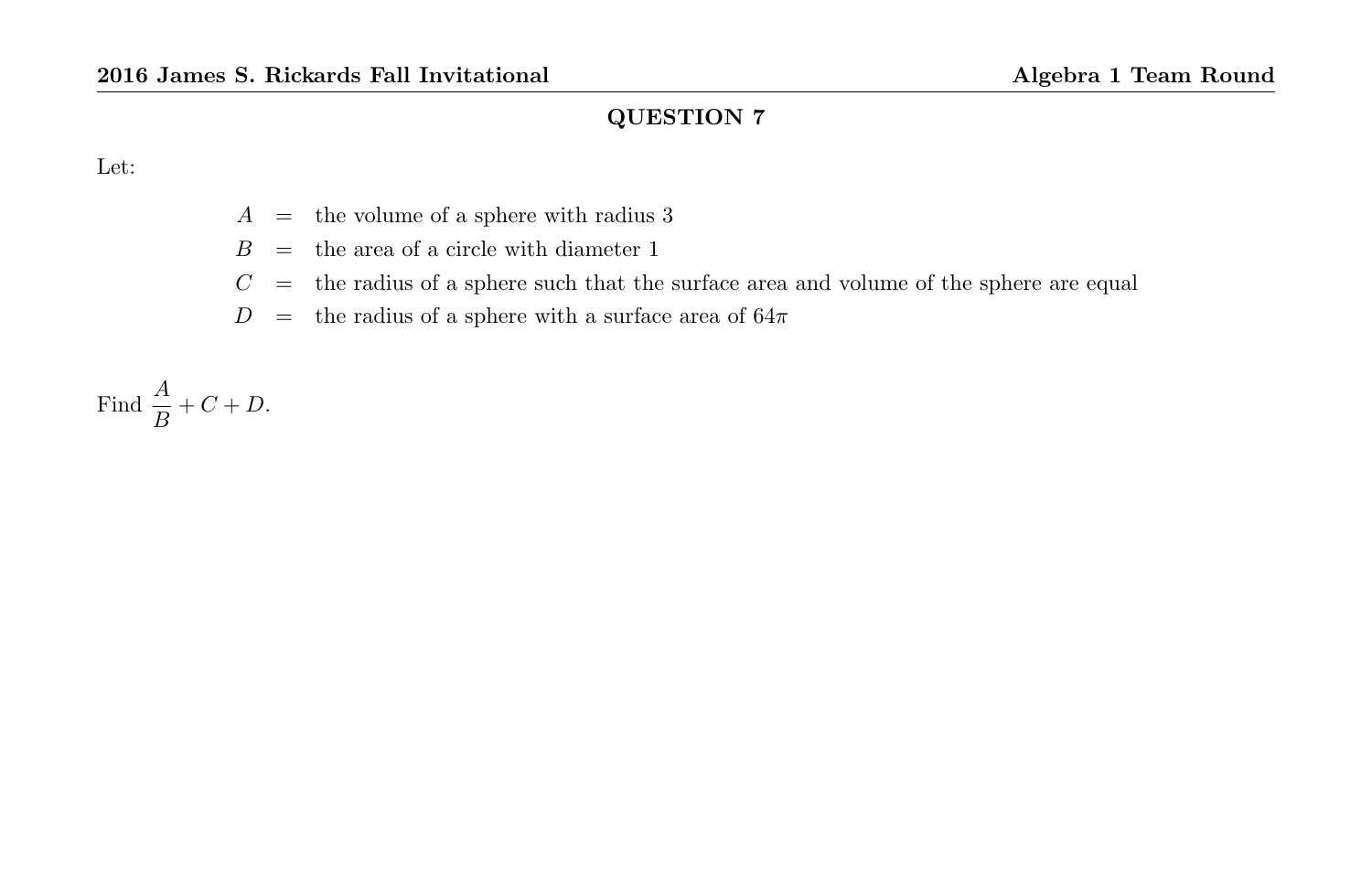Let:

- $A =$  the sum of the x and y values of the vertex of the following parabola  $f(x) = x^2 + 6x + 9$
- $B =$  the value of the abscissa of the y-intercept of the following line  $y = 6x + 3$
- $C =$  the degree of the polynomial:  $(x^2 + 3)^3$
- $D =$  the reciprocal of the sum of the roots of  $3x^2 + 5x + 2$

Find ABCD.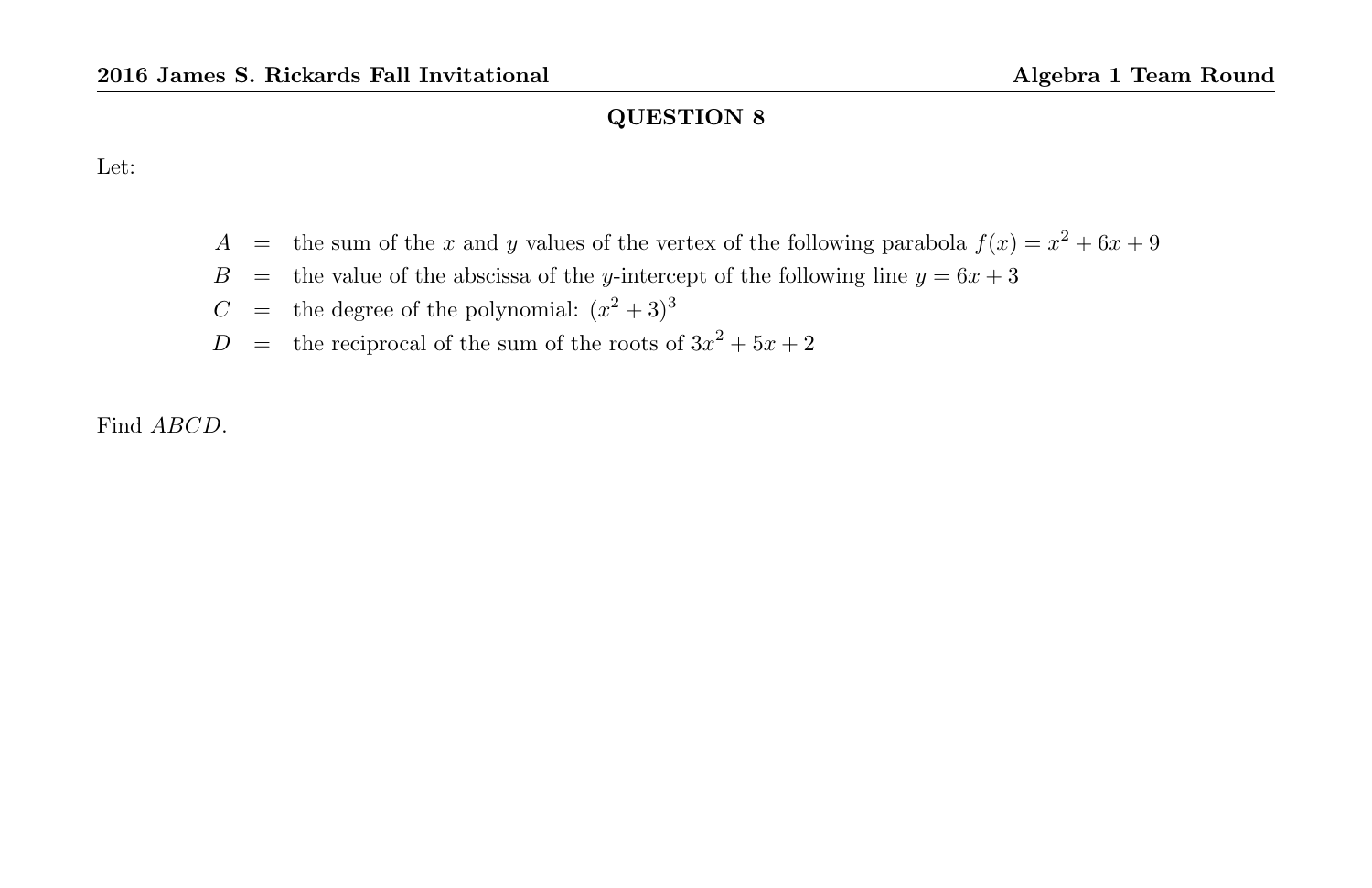Oh no, Hana has lost her stuff. She's in a rush, and needs to find her stuff before her next class. Olivia, being the nice person she is, decides to help Hana by giving her the coordinates of all her missing stuff. Her binder is located at  $(0, 6)$ , her pencil is at  $(3, 6)$ , her pen is at  $(0, 0)$  and her textbook is at  $(-6, -2)$ . Help Hana by answering the following questions based on Olivia's clues.

- $A =$  the distance from Hana's pen to her binder
- $B =$  the distance from Hana's pencil to her binder
- $C =$  the distance from her textbook to her pencil
- $D =$  the area of the shape formed by connecting the points where Hana's binder, pencil and pen are located

Find  $A + B + C + D$ .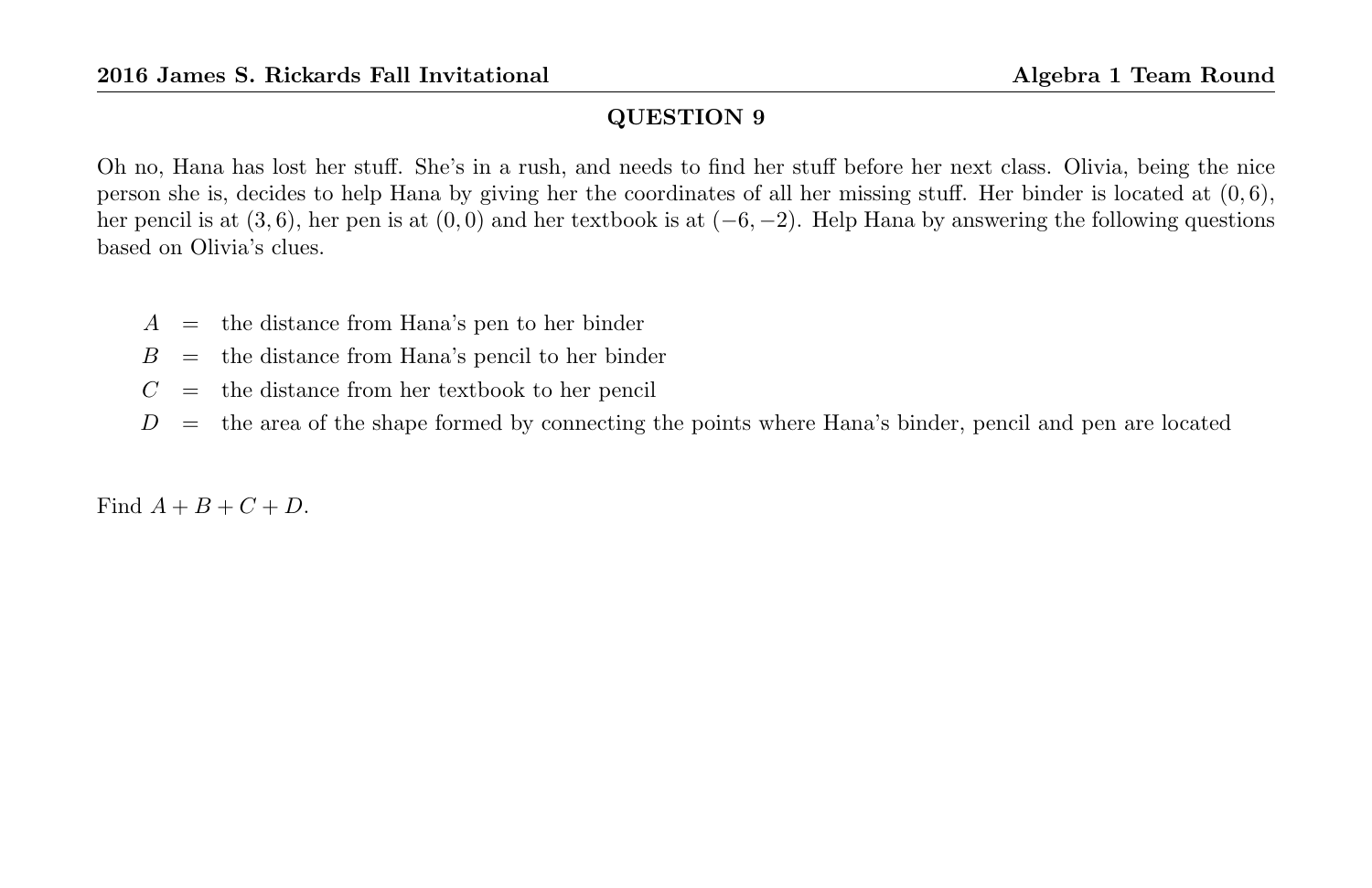Given the following set of numbers {1, 2, 3, 4, 5, 7, 8, 2, 87, 44, 3, 2, 1} let,

- $A =$  the median of the set
- $B =$  the range of the set
- $C =$  the mode of the set
- $D =$  the mean of the set

Find  $\frac{A}{C} - D + B$ .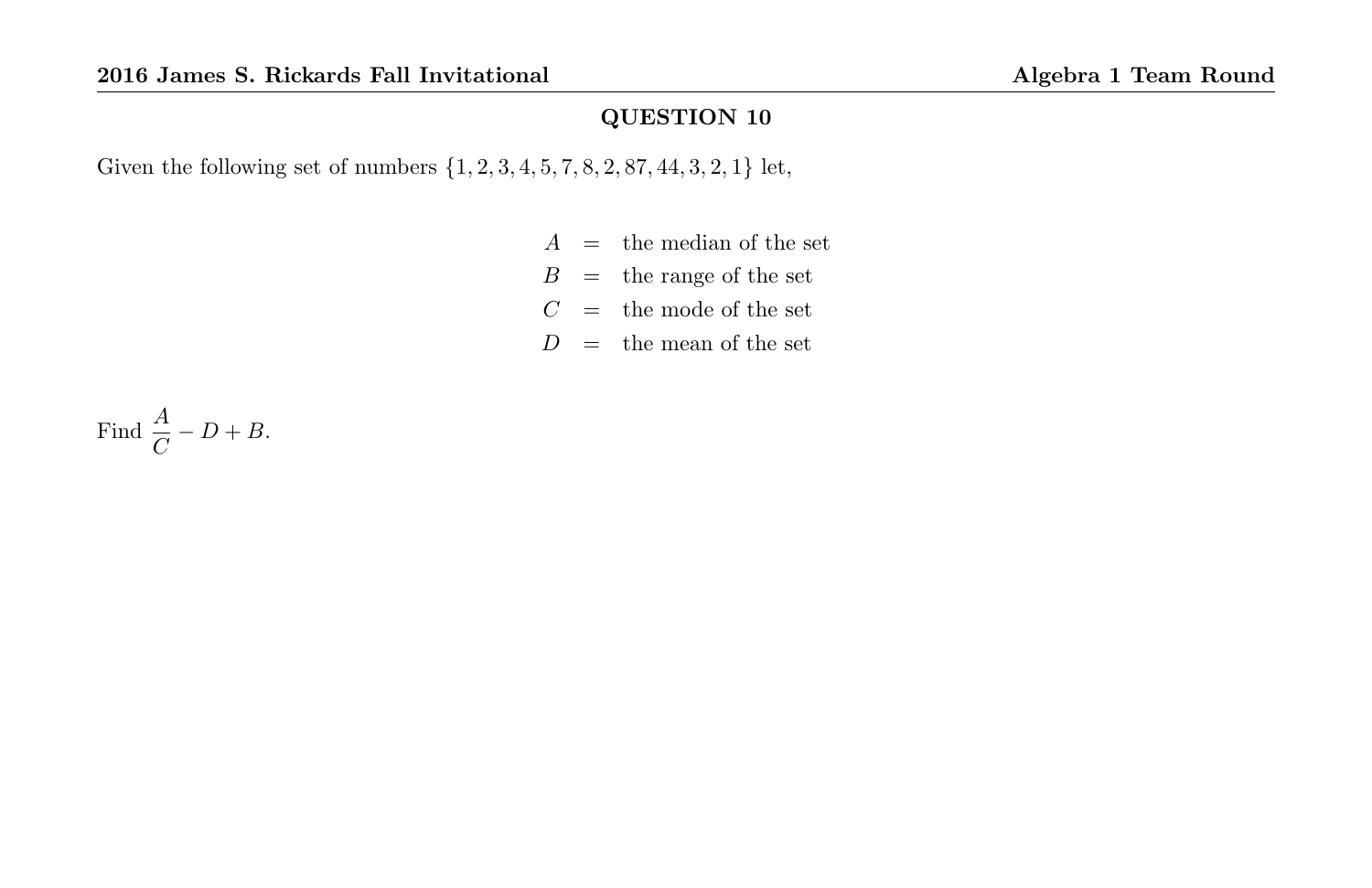Let:

$$
A = \left(-\frac{2}{3}\right)^2
$$

$$
B = \left(\frac{1}{4}\right)^{\frac{1}{2}}
$$

$$
C = \left(\sqrt[3]{2}\right)^6
$$

$$
D = 2^{-2}
$$

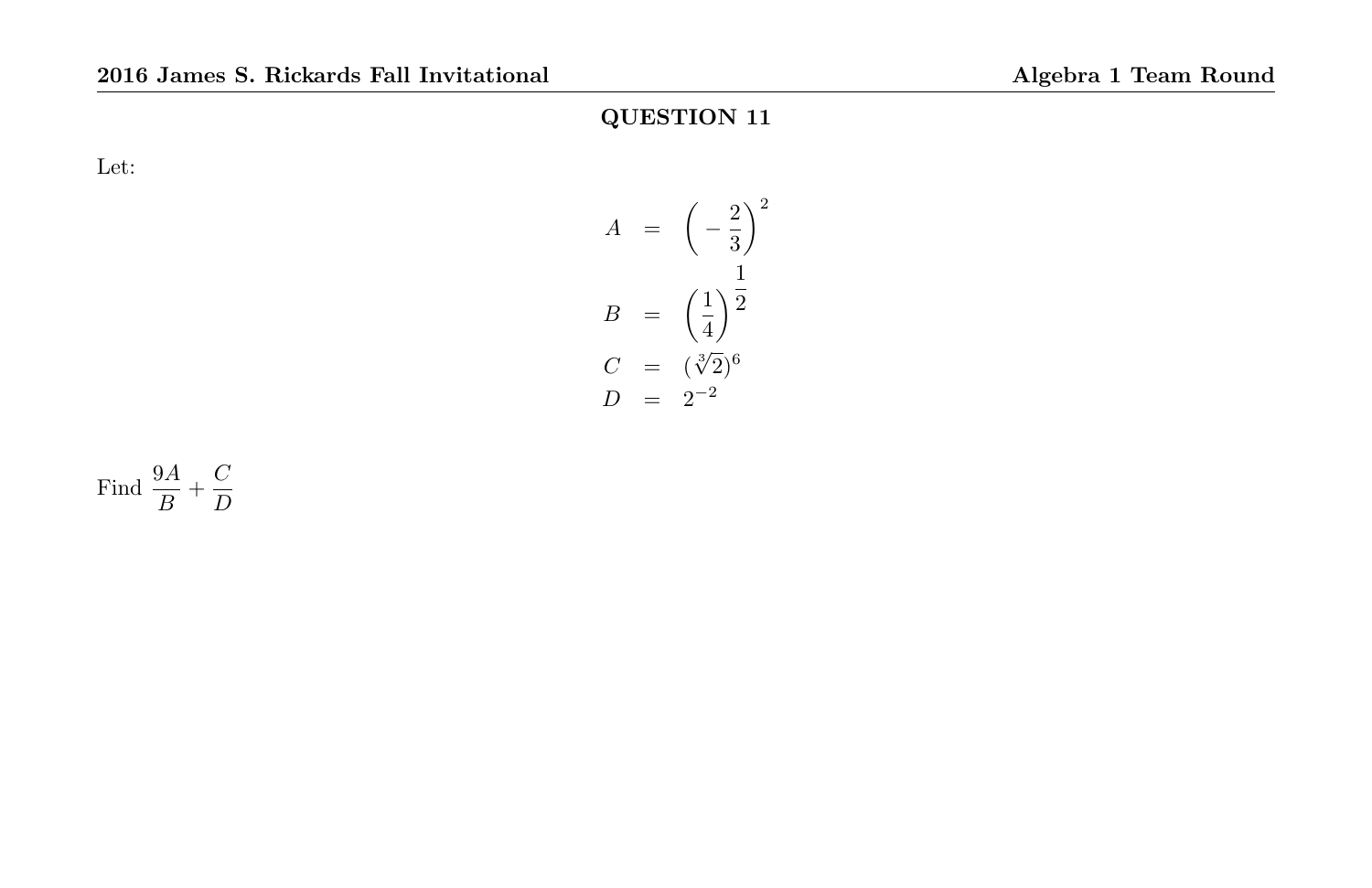Let

- $A =$  the greatest common factor of 116 and 202
- $\, B \quad = \quad$  the least common multiple of  $9$  and  $52$
- C = the discriminant of  $3x^2 + x 4$
- D = the ordinate of the x-intercept of  $y = -3x + 6$

Find  $D-$ √  $\overline{C} + \frac{B}{4}$ A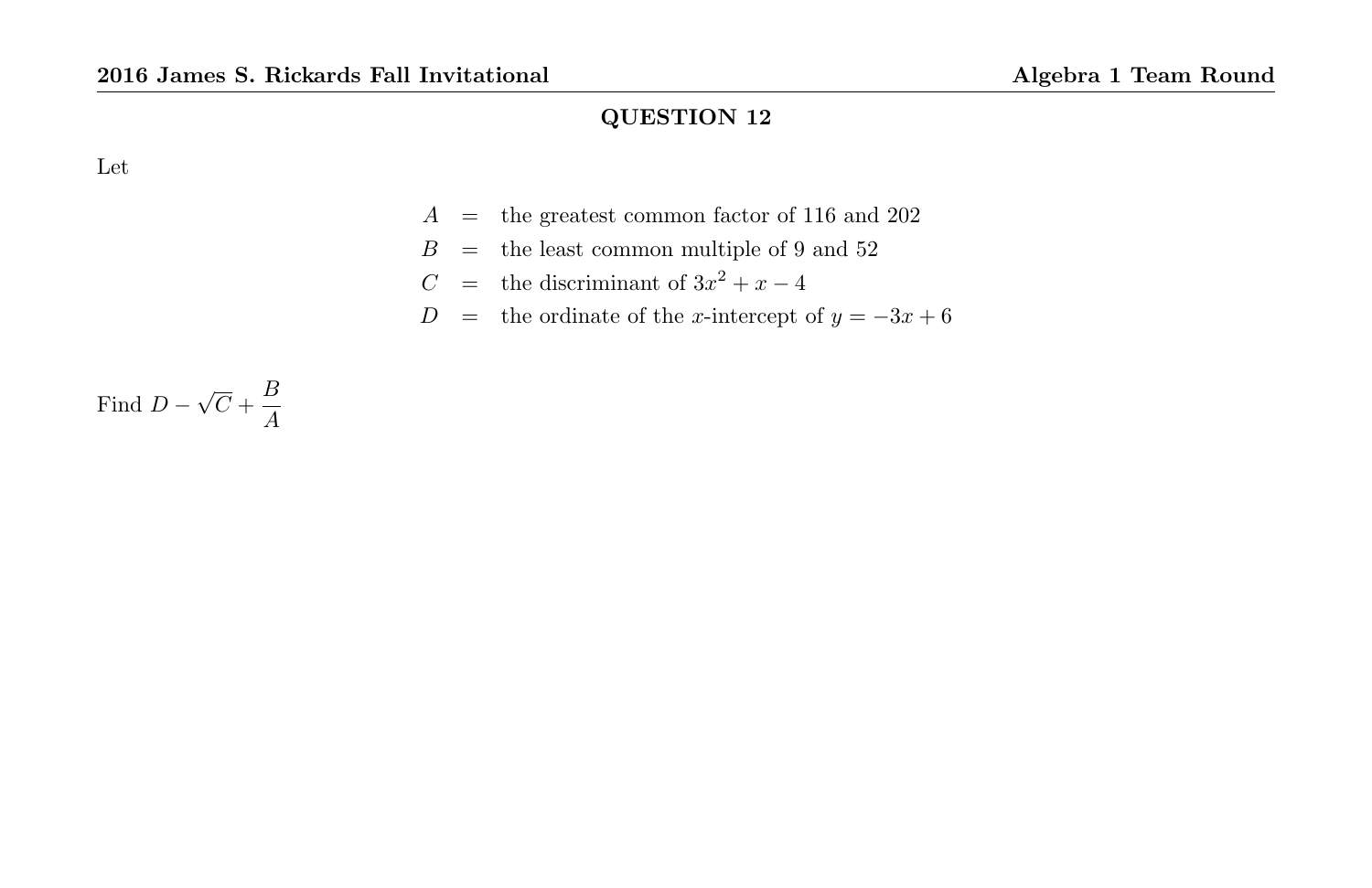Solve for  $x$  for the value of each letter

A) 
$$
\frac{x^3}{3} = \frac{81}{x^2}
$$
  
\nB) 
$$
\frac{x}{2} = \frac{2}{5}
$$
  
\nC) 
$$
x + 3 = 4x
$$
  
\nD) 
$$
x^2 - 2x + 1 = 0
$$

Find  $20B + A + 2C + D$ .